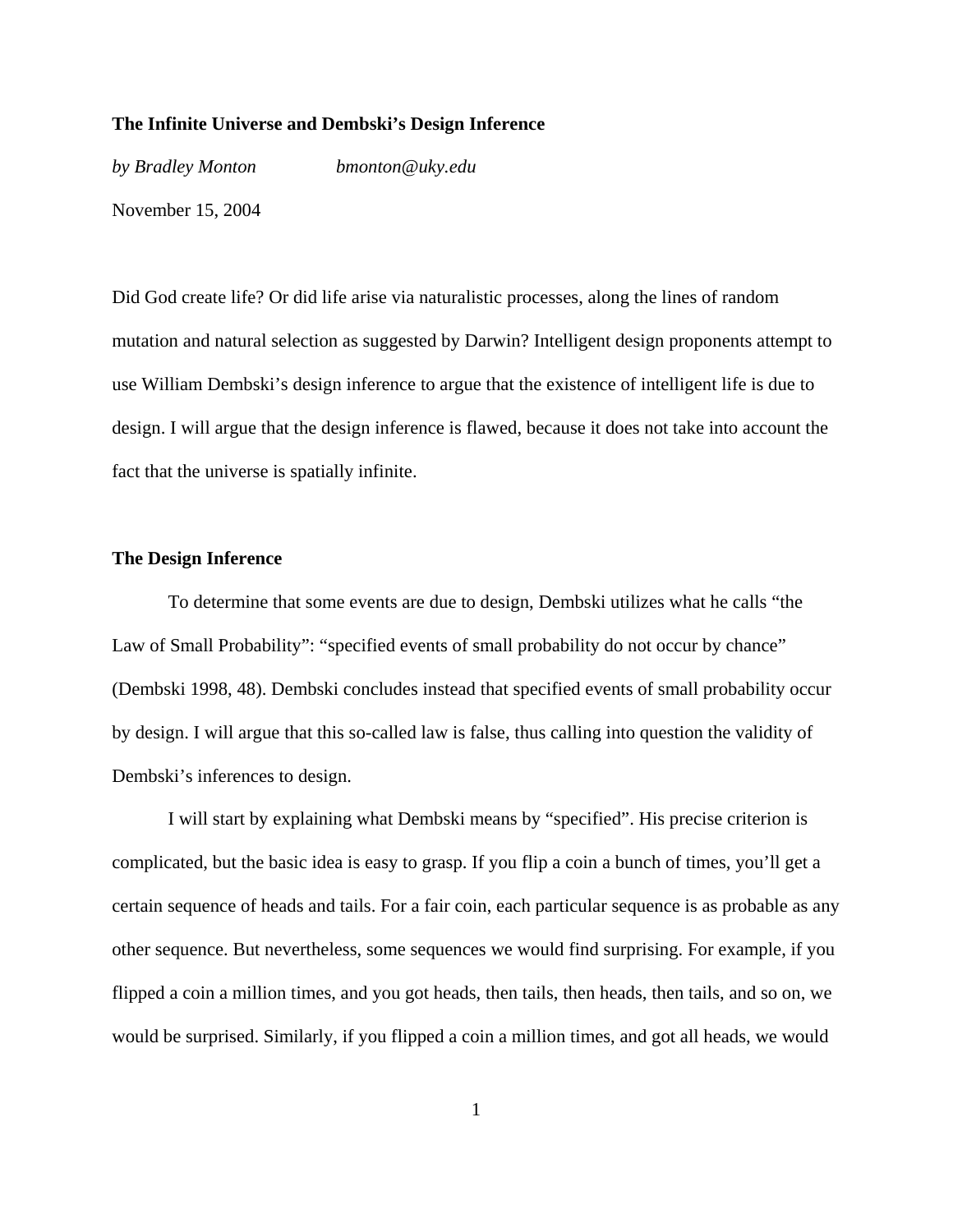be surprised. The reason we would be surprised is that these sequences match a particular pattern. In Dembski's terminology, these sequences are *specified*.

Now, Dembski knows that events of small probability occur by chance. John's winning the lottery is a small probability event, and yet it can happen by random draw that John wins. Dembski would say that John's winning the lottery is not a specified event; it doesn't fit a pattern. However, Dembski would say that the existence of intelligent life is a specified event, and it's a low-probability event, hence the existence of intelligent life is due to design.

Dembski fills in the details of this characterization of specificity, but let's not bother; let's take for granted that this concept is legitimate. What I want to focus on is the notion of low probability. Is it really right to say that specified events of low probability *do not* occur by chance? Note that this is a *much* stronger claim than, for example, the claim that specified events of low probability *are unlikely* to occur by chance. How small does a probability have to be in order for a specified event with that probability to *never* occur by chance?

Dembski gives a number: the probability has to be less than 1 in 10<sup>150</sup>. Specified events with higher than that probability may be able to occur by chance; specified events with lower than that probability cannot occur by chance. By looking at the reasoning that goes into generating this cutoff, we'll be able to see what's wrong with Dembski's design inference.

Dembski says that physical constraints restrict how many possible events can occur. Here is how he explains the constraints:

within the known physical universe there are estimated to be no more than  $10^{80}$ elementary particles. Moreover, the properties of matter are such that transitions from one physical state to another cannot occur at a rate faster than  $10^{45}$  times per second.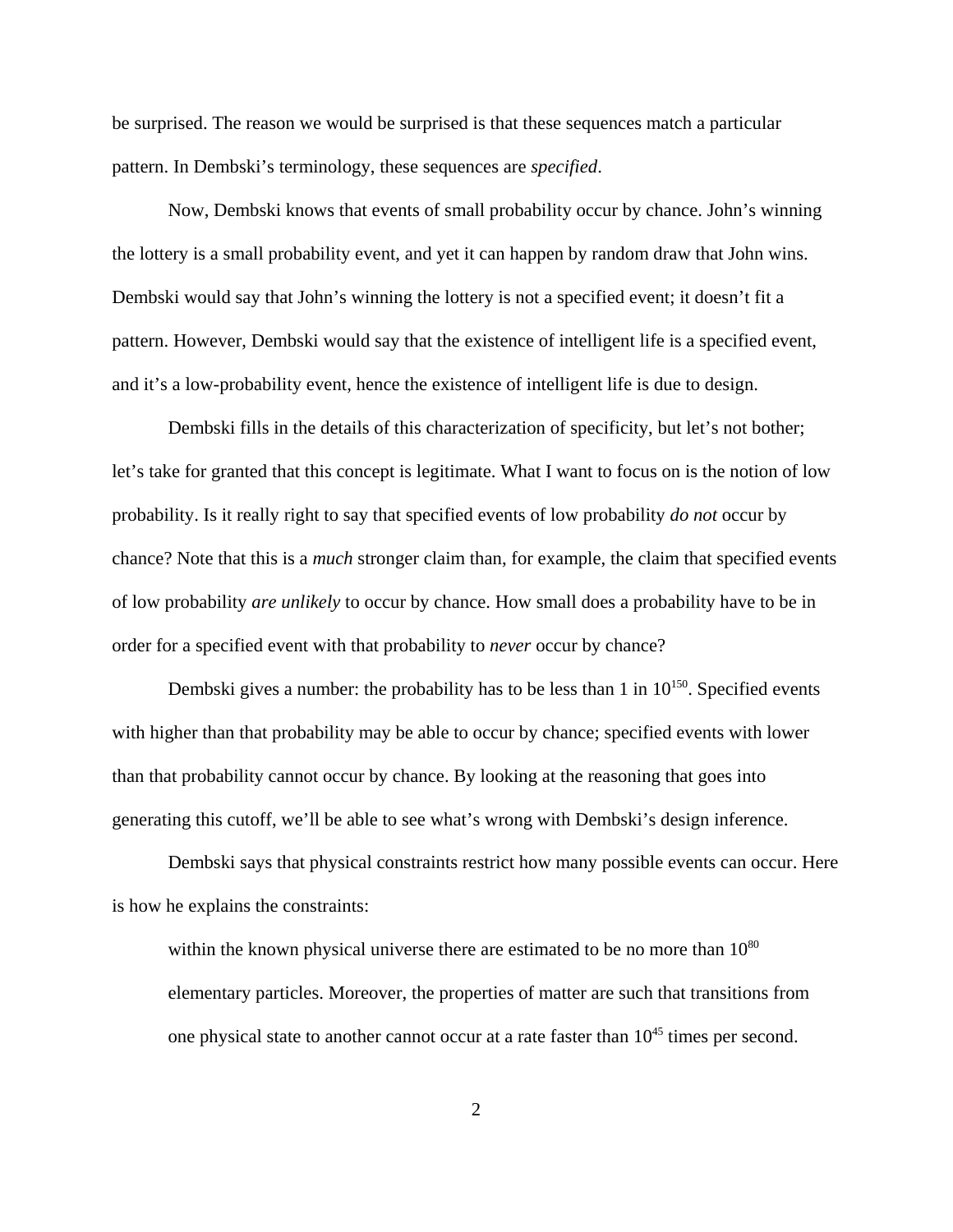Finally, the age of the universe is about a billion times younger than  $10^{25}$  seconds. (Dembski 1998, 209)

Dembski multiplies these three numbers together, and gets the result that "the total number of specified events throughout cosmic history cannot exceed ...  $10^{150}$ ." (p. 209)

The problem here is that Dembski's restriction to the "known" physical universe is parochial; he's only taking into account the part of the universe that we can directly observe. Interestingly, he quickly ignores this restriction. On the very next page after the quoted passage, he writes:

"Technically,  $10^{150}$  is the total number of state changes that all the elementary particles in

the universe can undergo throughout the duration of the universe."

Look at that phrase: "all the elementary particles in the universe." What happened to the restriction "*known* universe"? Dembski is assuming that there are only 10<sup>80</sup> particles in the universe. In fact, as I will now argue, the evidence actually suggests that there are an infinite number of particles in the universe.

### **The Infinite Universe**

The evidence from physics is strongly in favor of the hypothesis that the universe is spatially infinite. This is not just my own opinion; I'm describing the mainstream view of contemporary cosmologists. I will discuss two sorts of evidence, observational and theoretical.

The observational evidence consists of various experiments all of which suggest that on a large scale space is not curved. In other words, space is not like the surface of a sphere, it's like a plane – it goes on forever. For example, as one looks further and further out in space, one is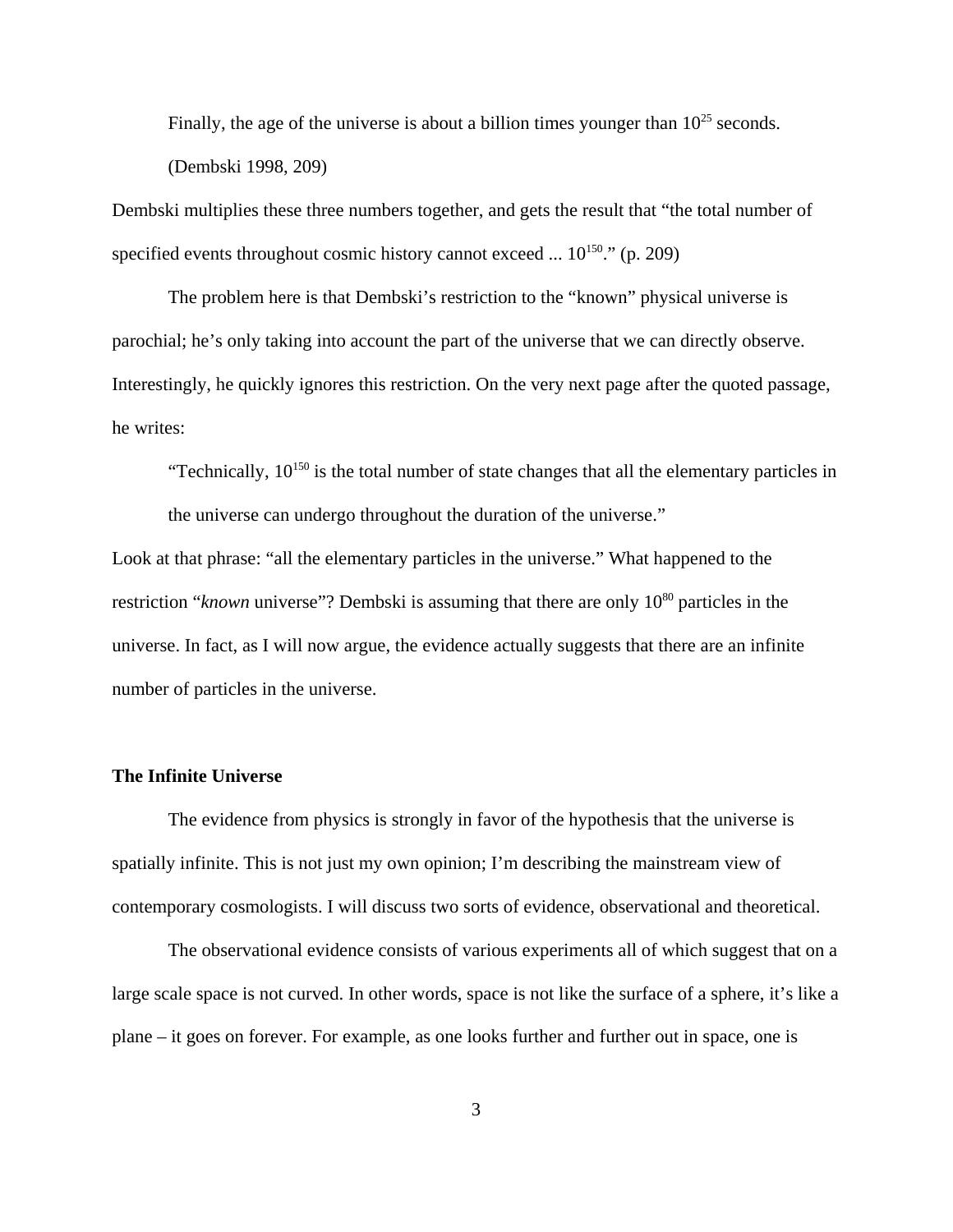looking backwards in time, since it takes time for light (or other forms of electromagnetic radiation) to reach us. The Cosmic Microwave Background (CMB) is the part of the universe that we can measure furthest back in time. We see the CMB whichever direction in space we look; how the CMB changes as we look in different directions gives insight into the structure of space. Recent measurements of the temperature fluctuations in the CMB strongly suggest that space is flat, and hence infinite.

The most important measurements were done by the Wilkinson Microwave Anisotropy Probe (WMAP), a satellite that NASA launched into space in June 2001. In February 2003, the first set of data was released, and that strongly confirmed that the universe is spatially infinite. Specifically, before the WMAP results the universe was predicted to be spatially infinite with a 15% margin of error; WMAP has reduced that margin of error to an impressive 2%.<sup>1</sup>

The theoretical evidence for the universe being spatially infinite comes from inflationary cosmology, which is now the most widely accepted theory cosmologists use to describe the evolution of the universe after the big bang. Inflationary cosmology predicts that the universe is spatially infinite. (See for example Guth 2000, p. 571 or Garriga and Vilenkin 2001 for details.) There are various motivations for inflationary cosmology; it explains various features of the universe (like the large-scale-uniformity of the universe, and the density of photons in the universe) that are left unexplained given a non-inflationary picture. I'm not going to go into the details of the motivations for believing the inflation theory, in part because the issues are complicated, and in part the argument for inflation is an indirect theoretical one. The fact is that the inflationary picture is widely accepted by cosmologists, and it predicts that the universe is

<sup>&</sup>lt;sup>1</sup>General information on WMAP is at http://map.gsfc.nasa.gov/m\_mm.html. The 2% margin of error is cited at http://map.gsfc.nasa.gov/m\_uni/uni\_101shape.html.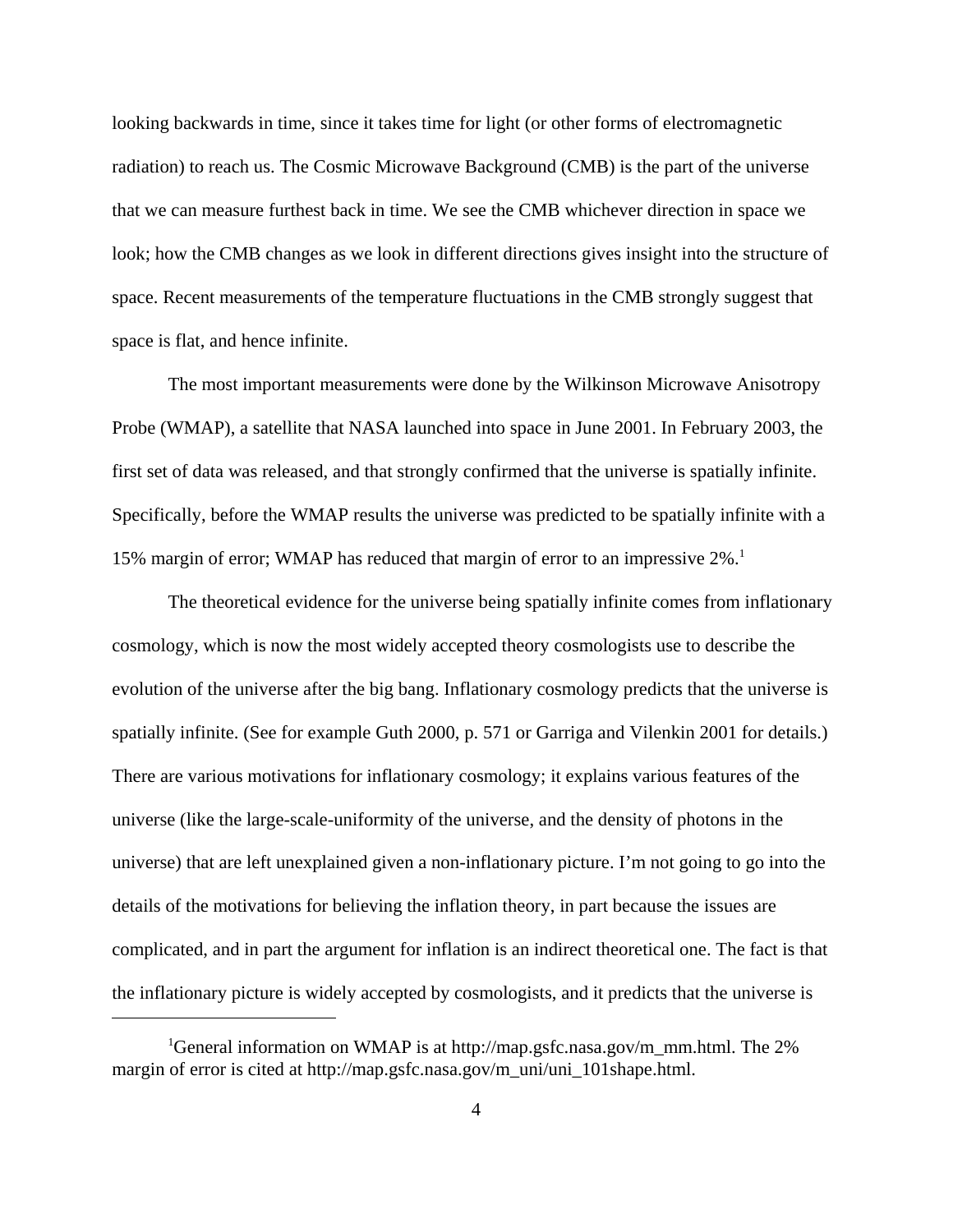spatially infinite. Moreover, the detailed empirical data gathered from WMAP strongly suggests that the universe is spatially infinite. I conclude that the universe is probably spatially infinite.

Unfortunately, we can only observe a part of the universe – in fact, if the universe is infinite, we can only observe an infinitesimally small part. Light does not travel infinitely fast – it only travels at about 186,000 miles per second. So the further away an object is from us, the longer light from the object takes to reach us. It follows that when we look at an object that's very far away, we're seeing the object as it was in the distant past. Since the universe is only 13.7 billion years old (according to the standard big bang theory) that automatically places a constraint on how far away the things we can see are. The objects we can see can't be further away than the distance it would take light to travel for 13.7 billion years. (This distance it takes light to travel for one year is conveniently called "a light-year". A light-year is about 5,866,000,000,000 miles.) So 13.7 billion light-years is a long way to go. Nevertheless, compared to the whole infinite universe, it's not far at all.

So, with respect to the whole universe, we're parochial – we only know about what's happening in our own little region. Nevertheless, we can make educated guesses about what's going on in the other regions. The educated guess I want to make is that things in the other parts of the universe aren't that different from how they are in our own part. The universe looks pretty much the same wherever you go within the regions we can observe, so there's no reason to think that the universe looks any different in the regions we can't observe. It follows that, just as there are stars and planets in this region of the universe, so there are stars and planets elsewhere in the universe too. Since the universe is spatially infinite, my educated guess is that there are an infinite number of stars and planets.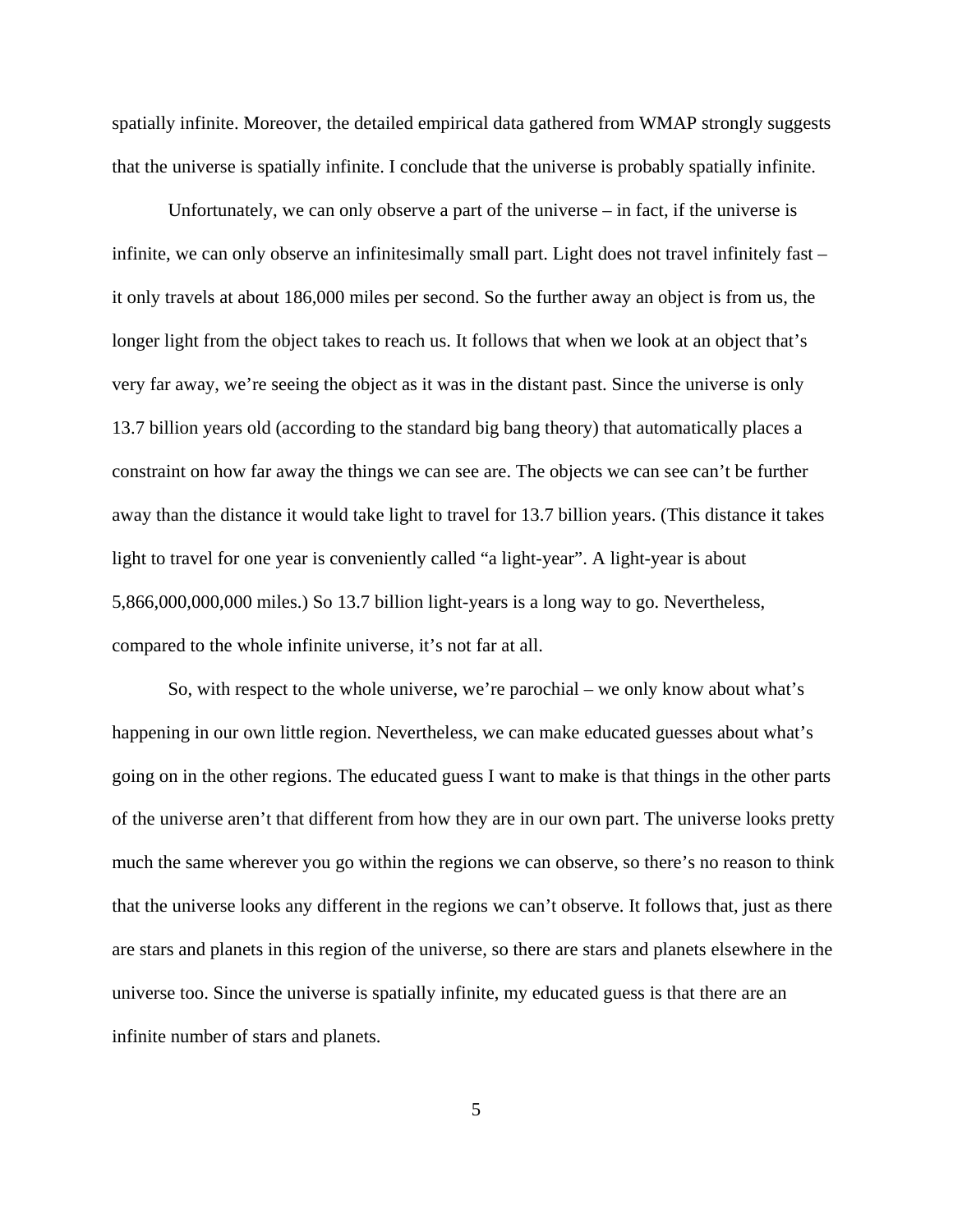This educated guess follows from a principle physicists like to use: the "Copernican principle", which holds that "we are not special". The idea behind the principle is that we should not think of ourselves as being at a special location in the universe. The most famous application of the principle was when Edwin Hubble discovered that other galaxies were receding from us – and the further away the galaxies were, the faster they were receding. Would you conclude that we are at the center of the universe, and everything is moving away from the center? That's compatible with the observations, but it's not compatible with the Copernican principle. Instead, physicists (correctly) concluded that the whole universe is expanding – so no matter where you were in the universe, galaxies would appear to be receding from you.

So, based on WMAP, inflationary cosmology, and the Copernican principle, I conclude that there are an infinite number of planets in the universe. What consequences does this have for the existence of life in the universe?

## **Life in an Infinite Universe**

Let's start with a story.

Fred is not very good at darts. Sure, Fred can hit the dartboard every time, but other than that Fred's aim isn't very impressive; only about 1 in 1000 throws of his hit bullseye. But Fred likes to throw darts a lot. For example, one morning the other day Fred threw a dart 10,000 times. How many bullseyes would you guess that Fred got that morning? Well, if he gets bullseye on average of 1 in 1000 throws, and he throws 10,000 times, then you should guess that Fred got about 10 bullseyes. Similarly, if Fred throws 100,000 times, you should expect about 100 bullseyes, and if Fred throws 1,000,000 times, you should expect about 1000 bullseyes.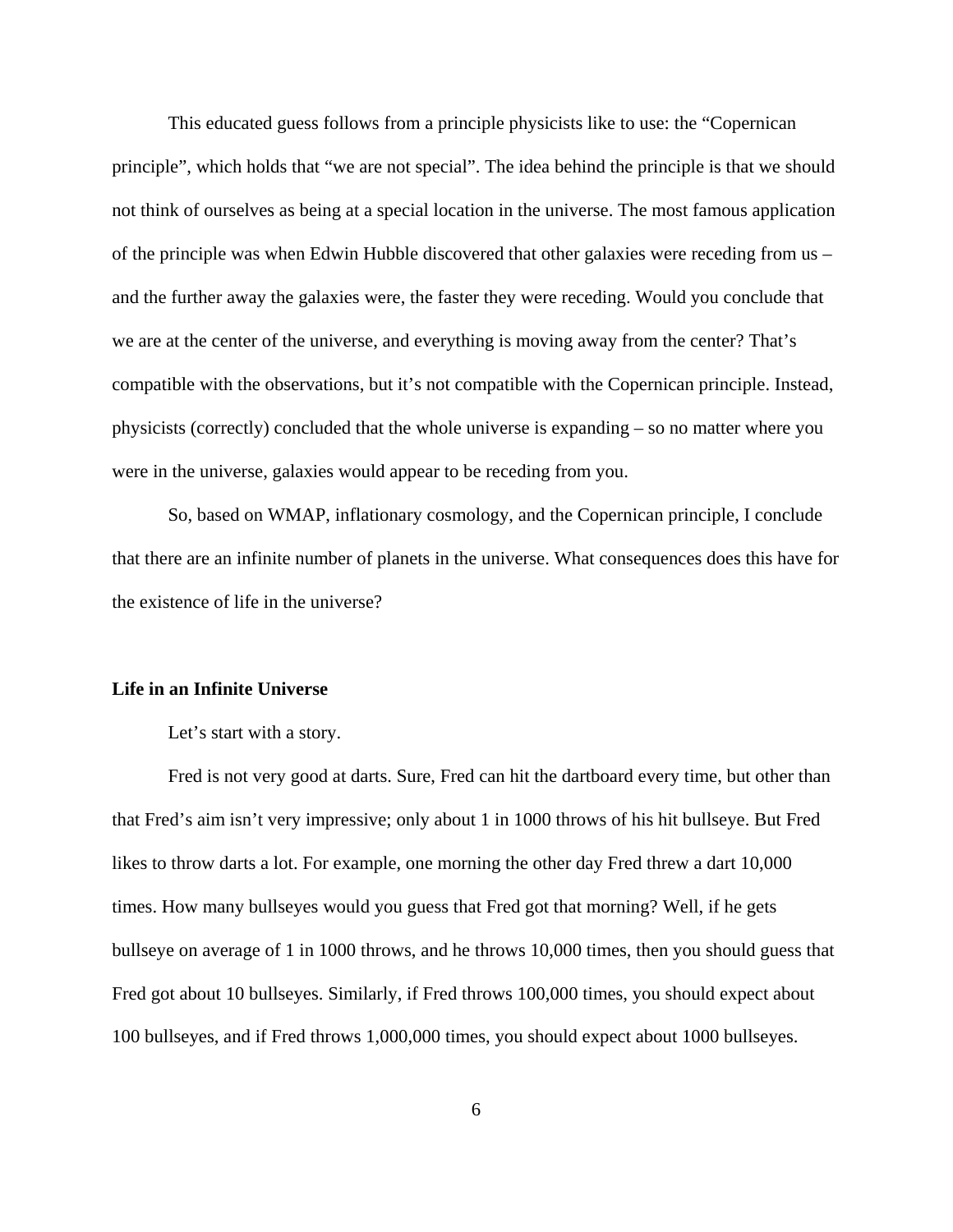What if Fred throws an infinite number of times? (OK, I admit, no real person could do this, but Fred isn't a real person, he's just a character in a story. But if you nevertheless want the details regarding how Fred does this, here they are. It turns out Fred can throw darts quickly – arbitrarily quickly, in fact. His first throw takes one second, his second throw takes half a second, his third takes a quarter second, and so on. In two seconds he'll have thrown an infinite number of times.)

If Fred throws infinitely many times, he'll get infinitely many bullseyes. If this isn't obvious, then tell me how many bullseyes you think Fred will get. I'll take that number, multiply by 1000, and tell you that that's about the number of throws it would take for Fred to get the number of bullseyes you mentioned. But Fred's throwing many more times than that; Fred's throwing infinitely many times.

So I conclude that if Fred throws infinitely many times, he'll get infinitely many bullseyes. Note that this argument goes through regardless of how unlikely it is for Fred to hit bullseye – as long as that probability is not zero. Even if Fred will only hit bullseye 1 in 1,000,000,000,000 times, he'll still hit bullseye infinitely many times if he throws infinitely many times. It doesn't matter how many more zeros you tack on.

So what does this have to do with life in the universe? Well, take some planet in the universe – how likely is it that life would come to exist on that planet? For some arbitrary planet, that probability is exceedingly small. There's no good way to get an accurate number, but that hasn't stopped various scientists from trying. Some are optimistic, and say it would happen 1 in  $10^{40}$  times. Some are less optimistic, and say it would happen 1 in  $10^{100,000,000}$  times. (For discussion of these estimates see Shapiro 1981, 128.) The crucial point I want to make is that *it*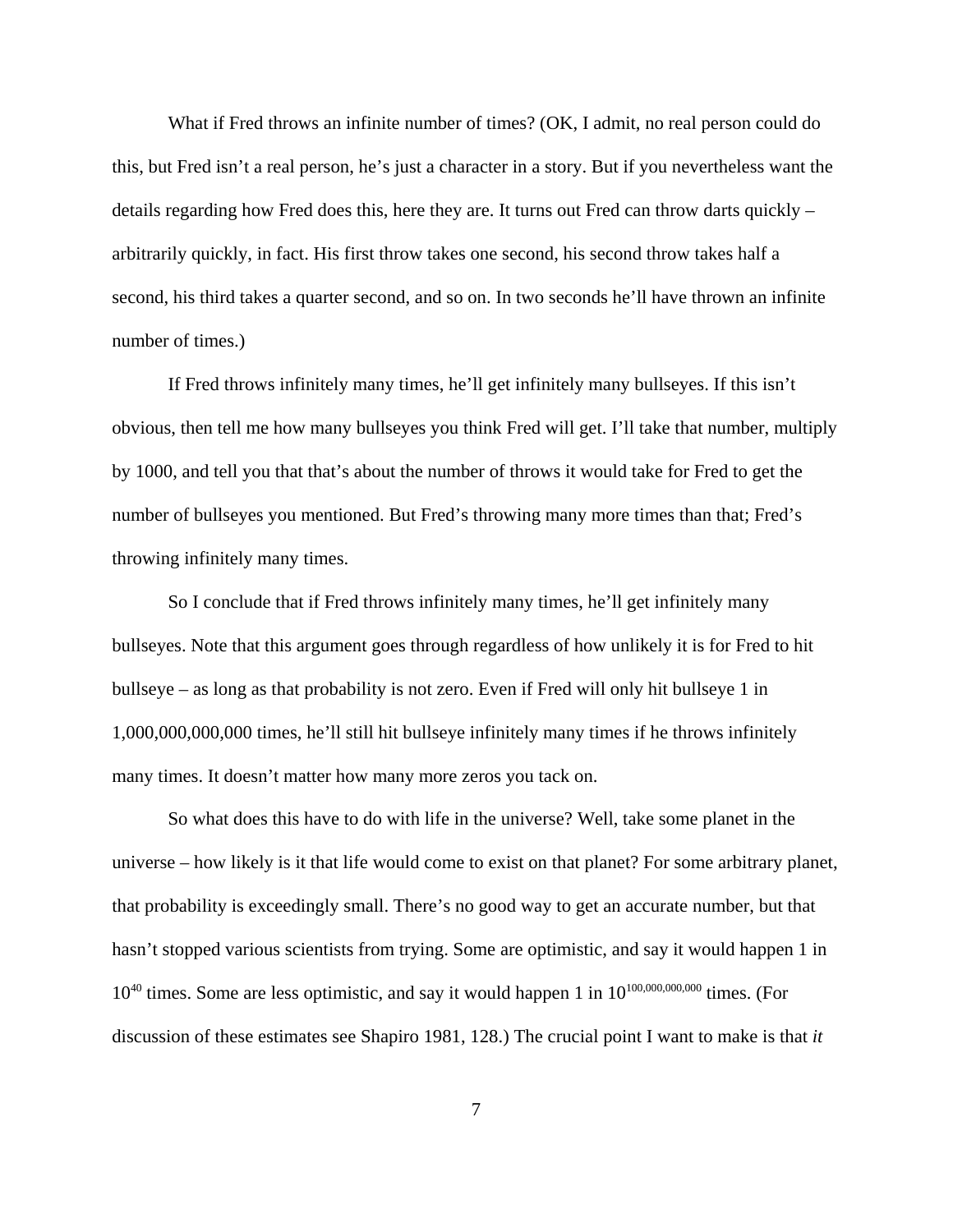*doesn't matter what the number is* – as long as the probability is not zero, then we should fully expect life to arise *somewhere* in the infinite universe, just as we can fully expect Fred to hit a bullseye. In fact, we can draw a much stronger conclusion. We should fully expect life to arise *an infinite number of places* in the universe – just as we can fully expect Fred, when he throws infinitely many times, to get infinitely many bullseyes.

The same sort of reasoning leads to the conclusion that we should fully expect *intelligent life* to arise an infinite number of places in the universe. Note that this holds even if it's unlikely for intelligent life to arise on a planet that has life. If you could look at a very large but finite region of space, you would see various planets with life, but comparatively few of those planets would have intelligent life. Nevertheless, within the whole universe, there are an infinite number of planets with intelligent life.

Note that there's a certain assumption of randomness that's going into my reasoning here, but I think the assumption is a completely reasonable one. To explain the assumption of randomness, let's go back to the dart example. We estimated that the probability of Fred hitting the bullseye is 1 in 1000. It doesn't follow, though that Fred is definitely going to hit the bullseye, regardless of how many throws he makes. He could throw 1,000,000 times and get unlucky and never hit the bullseye. The chances of this happening are extremely unlikely, but still, it could happen. Similarly, he could throw an infinite number of times and never hit the bullseye. This would be highly unlikely, but nevertheless it's logically possible; the world could turn out that way.

Similarly, it could turn out that, even in an infinite universe, intelligent life doesn't arise on an infinite number of planets. I have been assuming that one can treat the conditions on any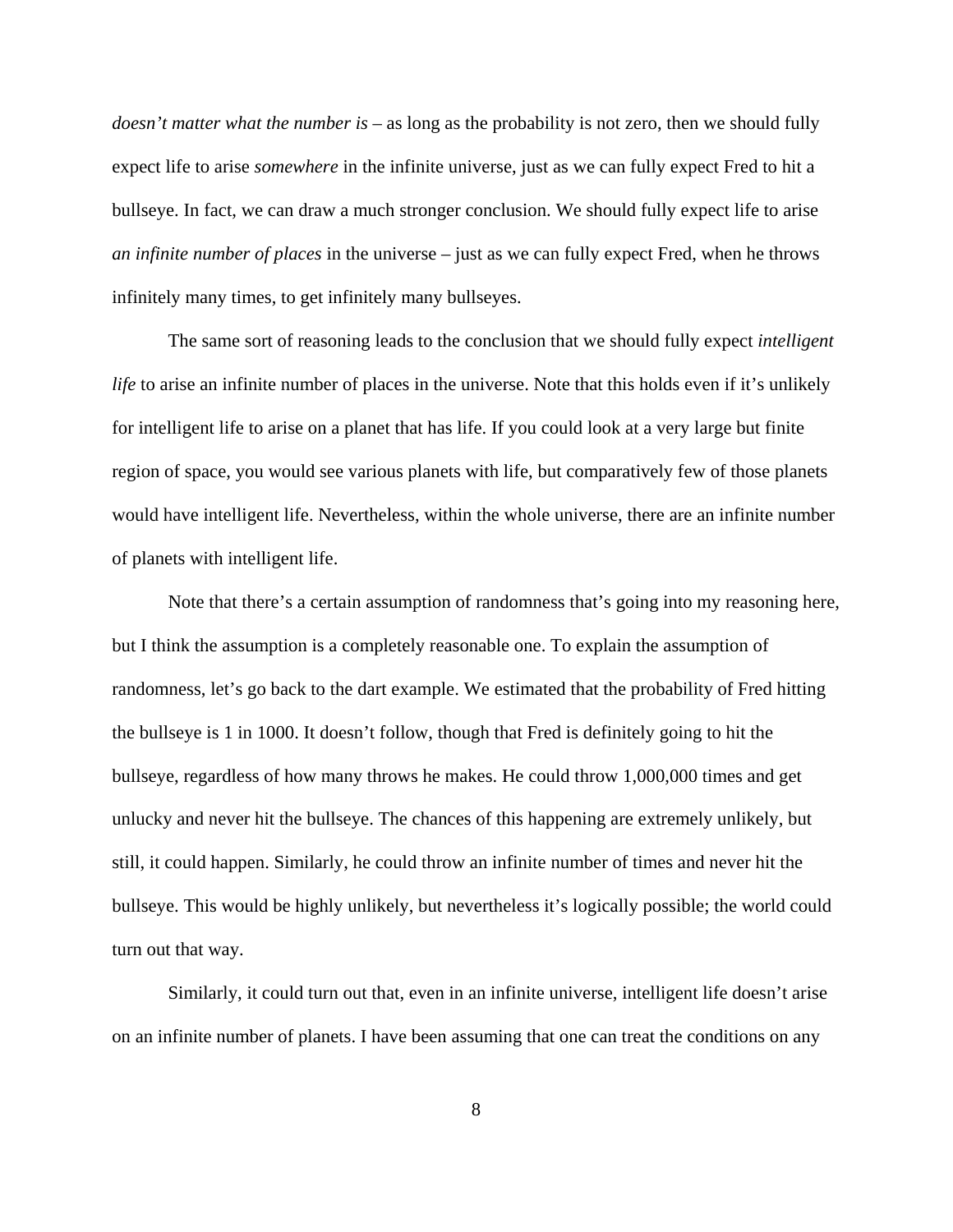particular planet as randomly chosen, just as in the dart case I was assuming that Fred's dart would land at some random place on the dartboard. But in principle it could happen that the conditions on every planet are such that they exclude life, just as it could happen that Fred's dart throws always exclude the bullseye. This isn't what we would expect to happen, but I wanted to point out that possibility, just so you get clear on how exactly my argument works.

So, here's my conclusion. Despite the fact that the existence of intelligent life on any particular planet is highly improbable, we should fully expect intelligent life to exist, in an infinite number of places in the universe. This conclusion may seem outlandish, but I'm absolutely serious. The only reason the conclusion seems outlandish is that, as an intellectual community, we haven't yet incorporated into our worldview the natural consequences of the fact that the universe is spatially infinite.

#### **Dembski and the Infinite Universe**

Once one takes into account the probabilistic resources one gets from an infinite universe, one can see that specified events of small probability *do* occur by chance. The origin of life from non-life on any particular planet is a specified event of small probability, and I'm willing to grant that the probability is smaller than 1 in  $10^{150}$ . But it doesn't matter how small the probability is: as long as the probability is non-zero, the event would be expected to occur somewhere in the universe. (In fact, it would be expected to occur an infinite number of places in the universe.) It follows that Dembski's so-called Law of Small Probability is simply false. Thus, it follows that we can't use Dembski's design inference to conclude that the origin of life is due to design, not chance.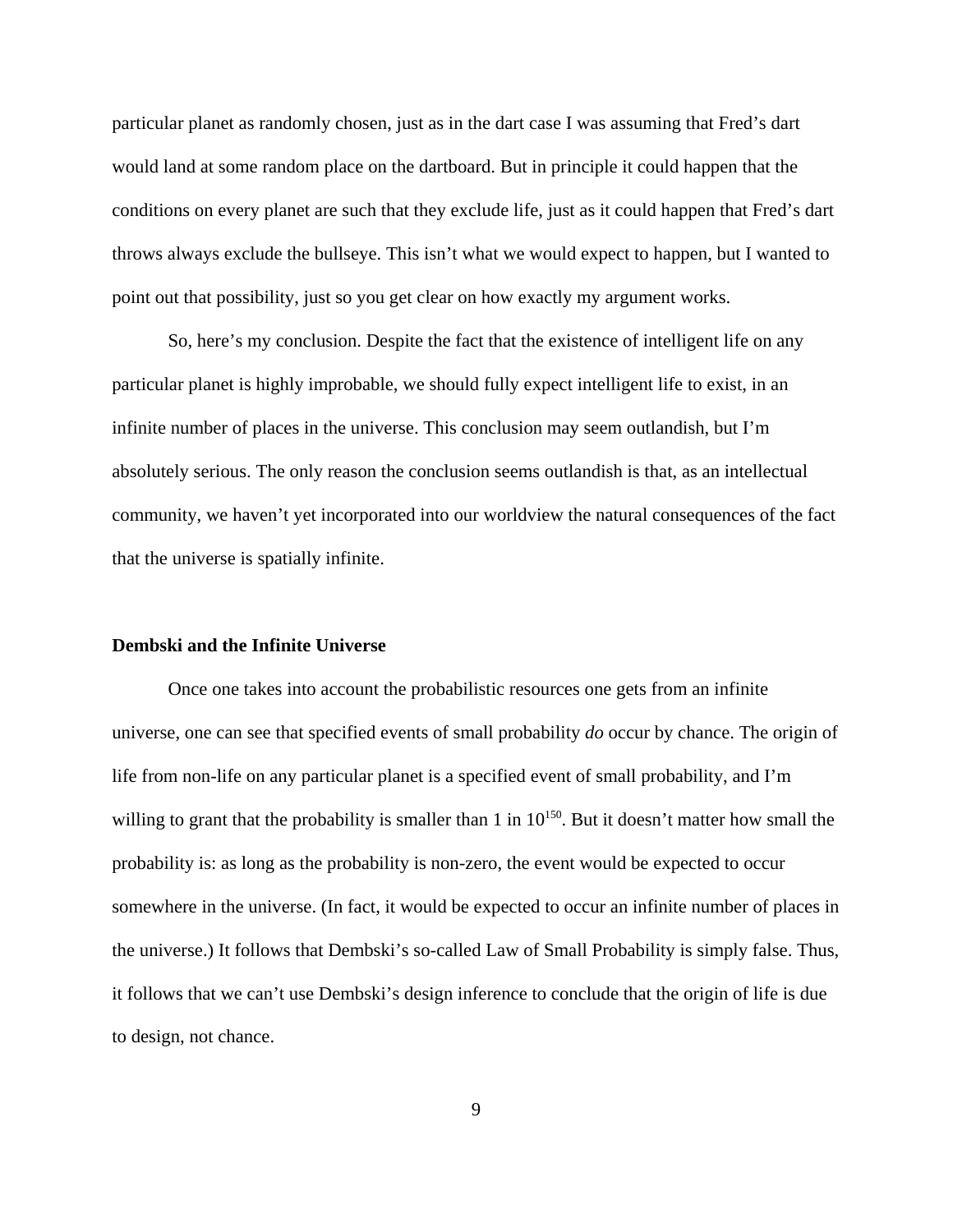Dembski is dimly aware of this response to his argument. What he focuses on are people who postulate other universes as a way of getting more probabilistic resources. Moreover, he suggests that people are postulating these other universes "simply because chance requires it". He says that "the only evidence in their favor is their ability to render chance plausible." Well, there are two problems here. First of all, we don't need to postulate other universes to get more probabilistic resources. We can look simply to this universe, and point out that this universe is spatially infinite. The second problem is that it's not the case that we think this universe is spatially infinite simply because chance requires it. We think this universe is spatially infinite due to experimental results from the WMAP satellite and theoretical results from inflationary cosmology.

There's an unpublished paper by Dembski where he takes issue with this sort of reasoning. Dembski (2003) argues that there are "no empirical grounds" for thinking that the universe is infinite. Basically, his argument is that we can only make a finite number of observations, and hence these finitely many observations are compatible with both an infinite and a finite universe. He says that the evidence can't favor one hypothesis over the other, and hence the hypotheses are metaphysical claims, not empirical claims.

There's a sense in which I agree with Dembski; the evidence isn't conclusive. But that's how science works; evidence in science is never conclusive. Dembski is being unreasonable when he says that the proposition that the universe is infinite "is not an empirical proposition"; it's unreasonable to hold that we can't get *any* evidence to favor one hypothesis over the other. Consider a less contentious example: the evidence isn't conclusive for the claim that electrons exist, and the evidence never will be. But it seems unreasonable to say that the proposition that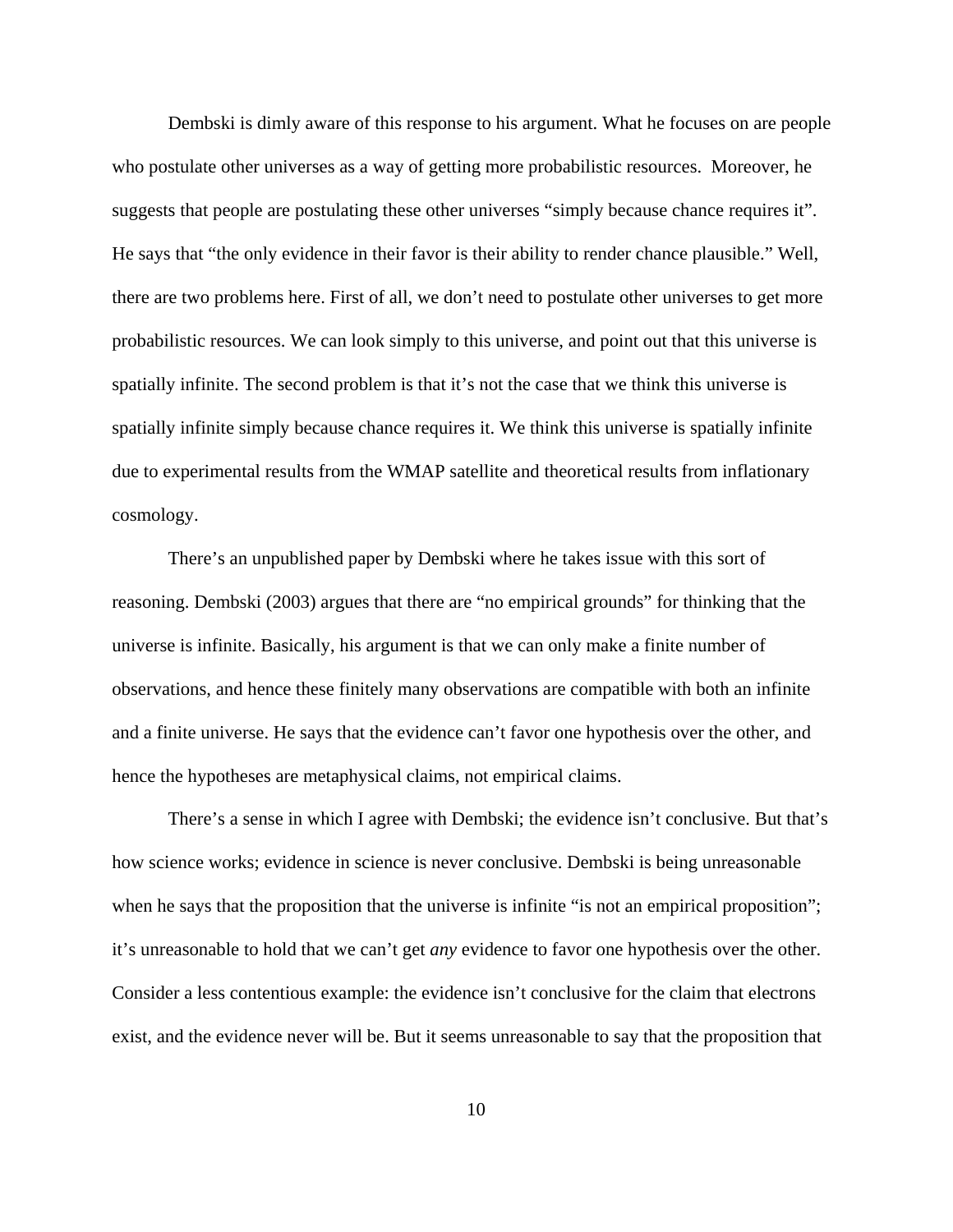electrons exist is not an empirical proposition.

In *The Design Inference*, Dembski was embracing science. He asked the question "Are there more than  $10^{80}$  elementary particles in the universe?" and he replied "Our current best science answers a firm No" (p. 217). But now, Dembski seems to be rejecting science: our current best science says that the universe is spatially infinite, with an infinite number of elementary particles, but Dembski doesn't like that answer. So instead he makes the questionable claim that we can't get evidence for the hypothesis that the universe is spatially infinite.

The whole point of contemporary intelligent design theories is to take science seriously, and to work within science to show that science provides evidence for the existence of God. Even though one might disagree with the conclusions of *The Design Inference*, one can admire the fact that Dembski was utilizing science in formulating his argument. It's disappointing to see that Dembski changed his tune once he recognized that science was generating results he didn't like.

## **References**

Dembski (2003), "Infinite Universe or Intelligent Design?", available at www.designinference.com. Dembski, William (1998), *The Design Inference*, Cambridge University Press. Garriga, Jaume and Vilenkin, Alexander (2001), "Many Worlds in One". *Physical Review D*, 64, 043511.

Guth, Alan (2000) "Inflation and Eternal Inflation", *Physics Reports*, 333-334, pp. 555-74. Shapiro, Robert (1986), *Origins: A Skeptic's Guide to the Creation of Life on Earth*, Bantam.